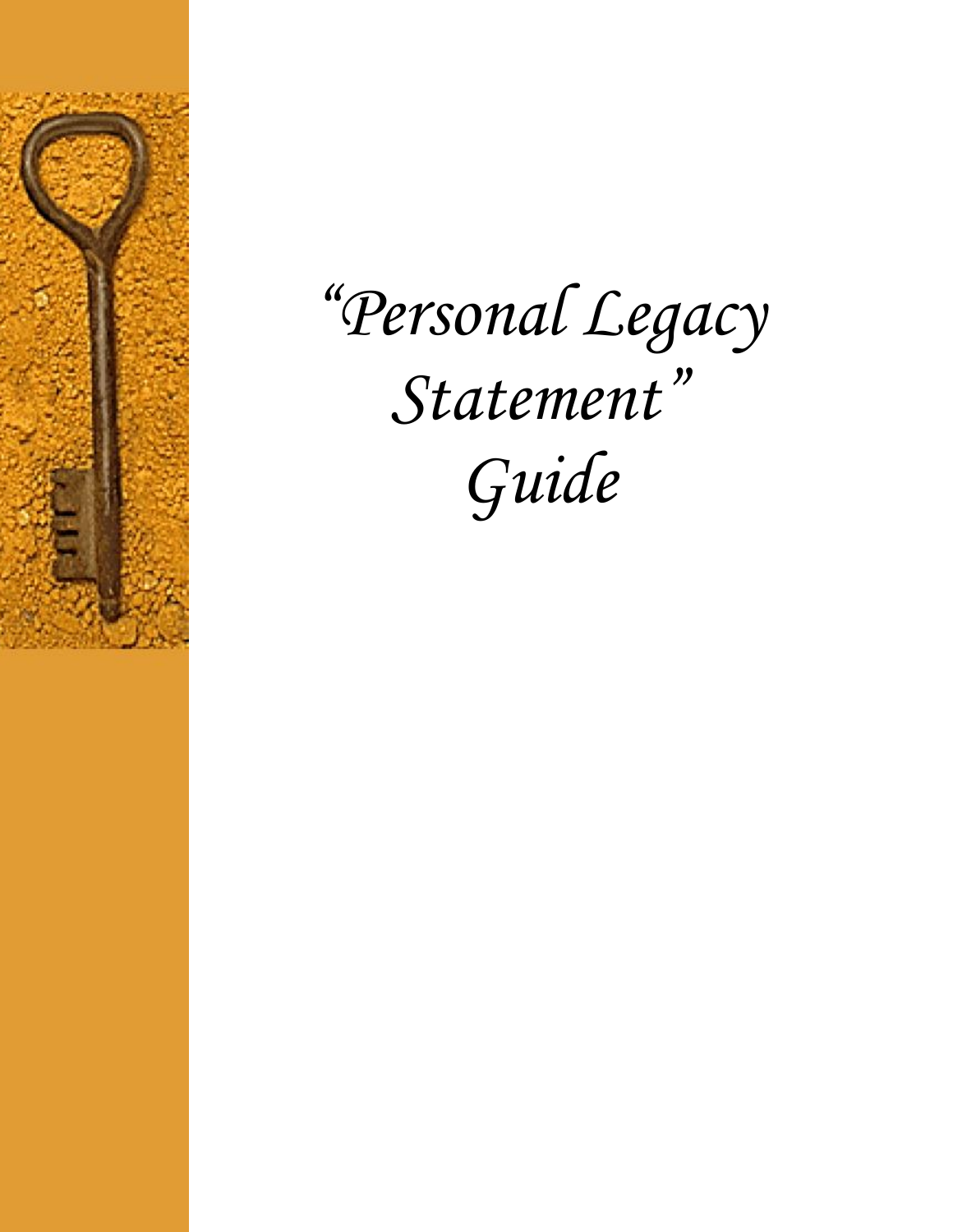## *What is a Personal Legacy Statement?*

*A Personal Legacy Statement is a letter from you to your loved ones sharing with them your love, your values and your life's experiences.*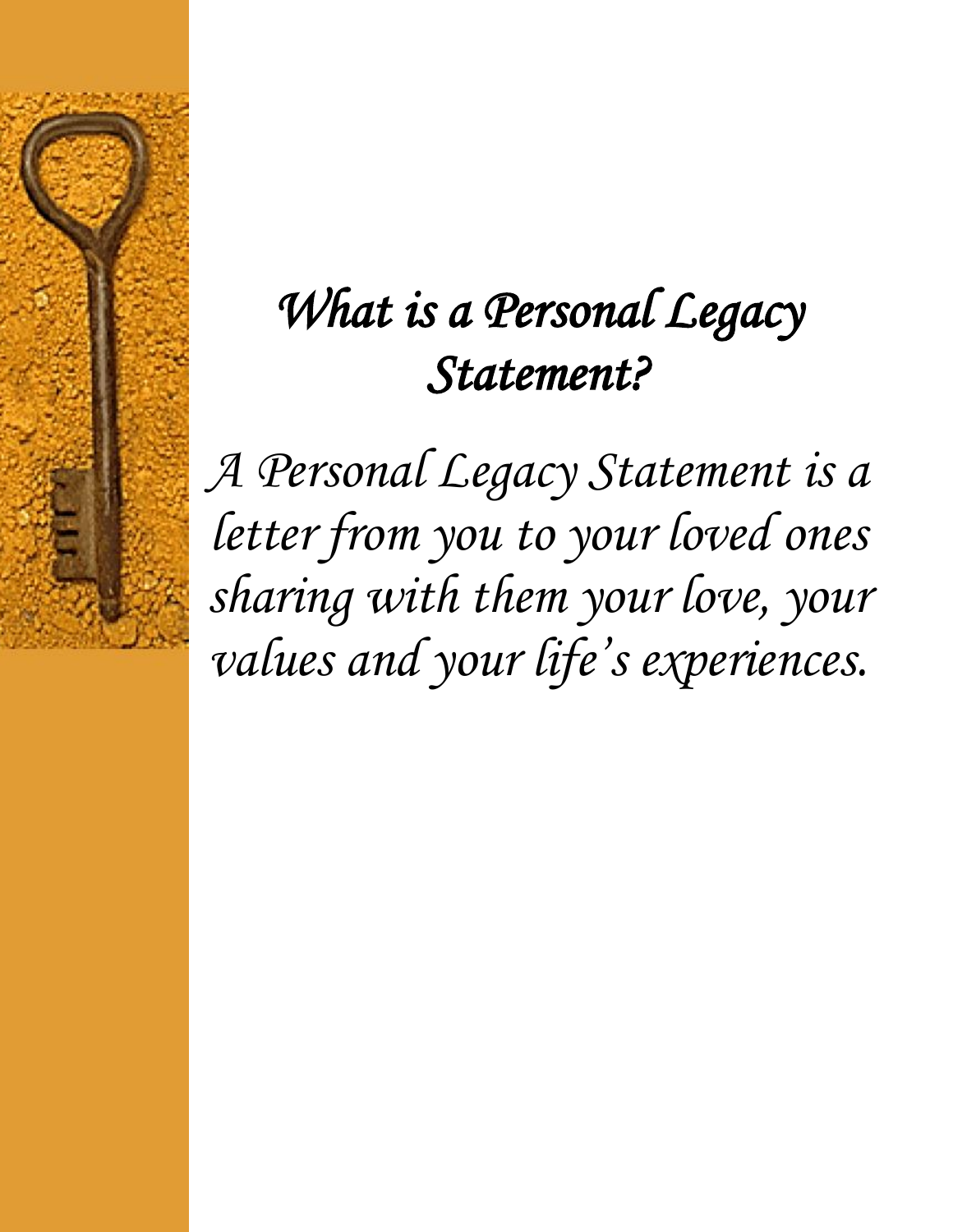

## *Why Should I Write One?*

### *"Much unhappiness has come into the world because of things left unsaid."*

*- Dostoevsky* 

*It is a chance to say the things that are often left unsaid . . .*

*a chance to speak to future generations . . .*

*the power to …*

*transform or change someone's life – today or 30 years from the date it is written . . .*

*give someone you love "the gift" of telling them how important they were to you . . .*

*teach, knowing that the lessons of your life will be passed on to benefit someone that you care about . . .*

*heal by saying "I am sorry" – or "I forgive you" . . .*

*give someone "wings" . . .*

*give someone "roots" . . .*

*an opportunity to pass on your legacy . . .*

*to be remembered.*